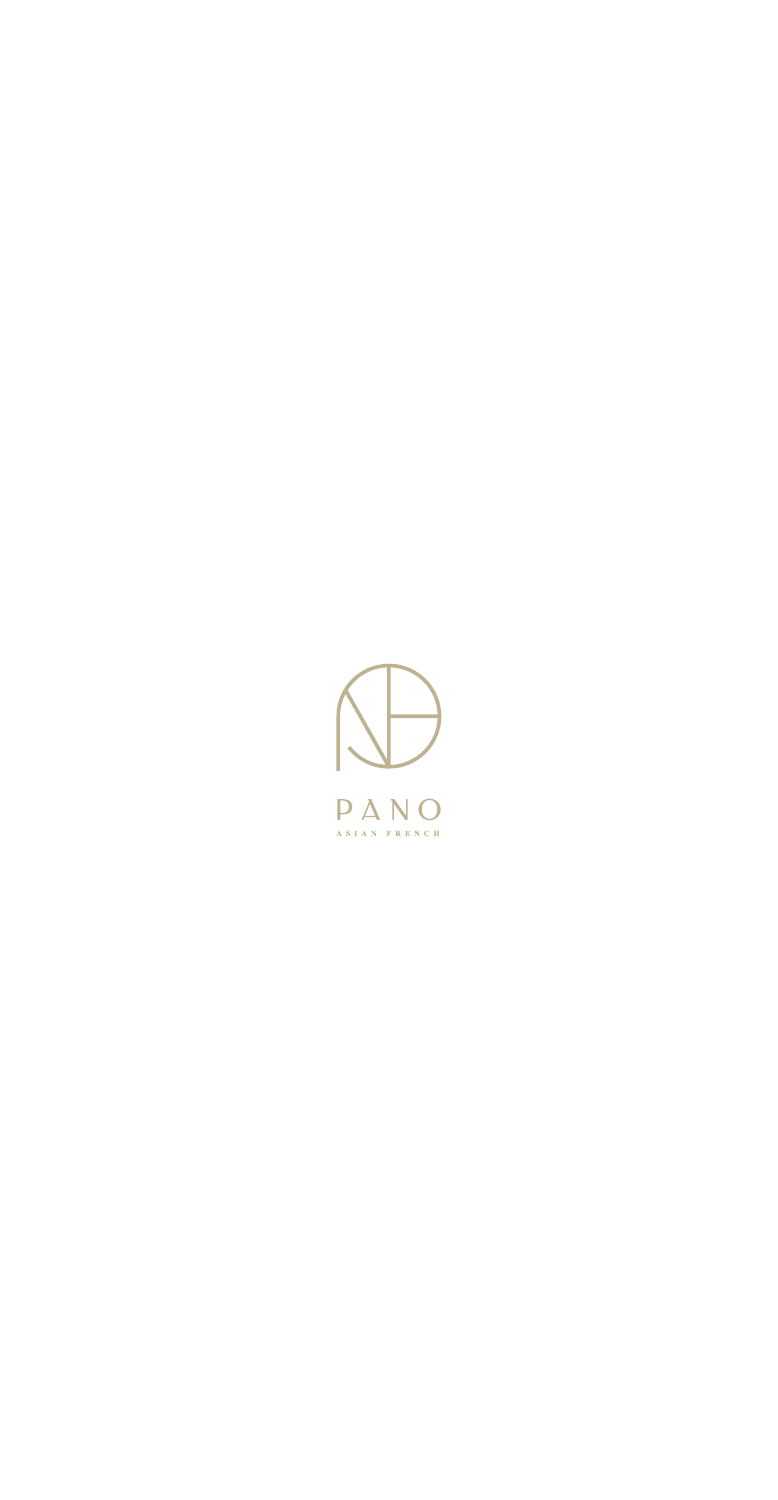

Potato Chips with Camembert Cheese

Seasonal Vegetables

White Asparagus with Morel Mushroom Jus

Watercress Bisque

Homemade Seasonal Fruit Sorbet

Spaghetti with Wild Vegetables Black Beans Soy Sauce

Mango Coconut Milk with Sago

**\$888** /person

subject to 10% service charge • Vegetarian Menu •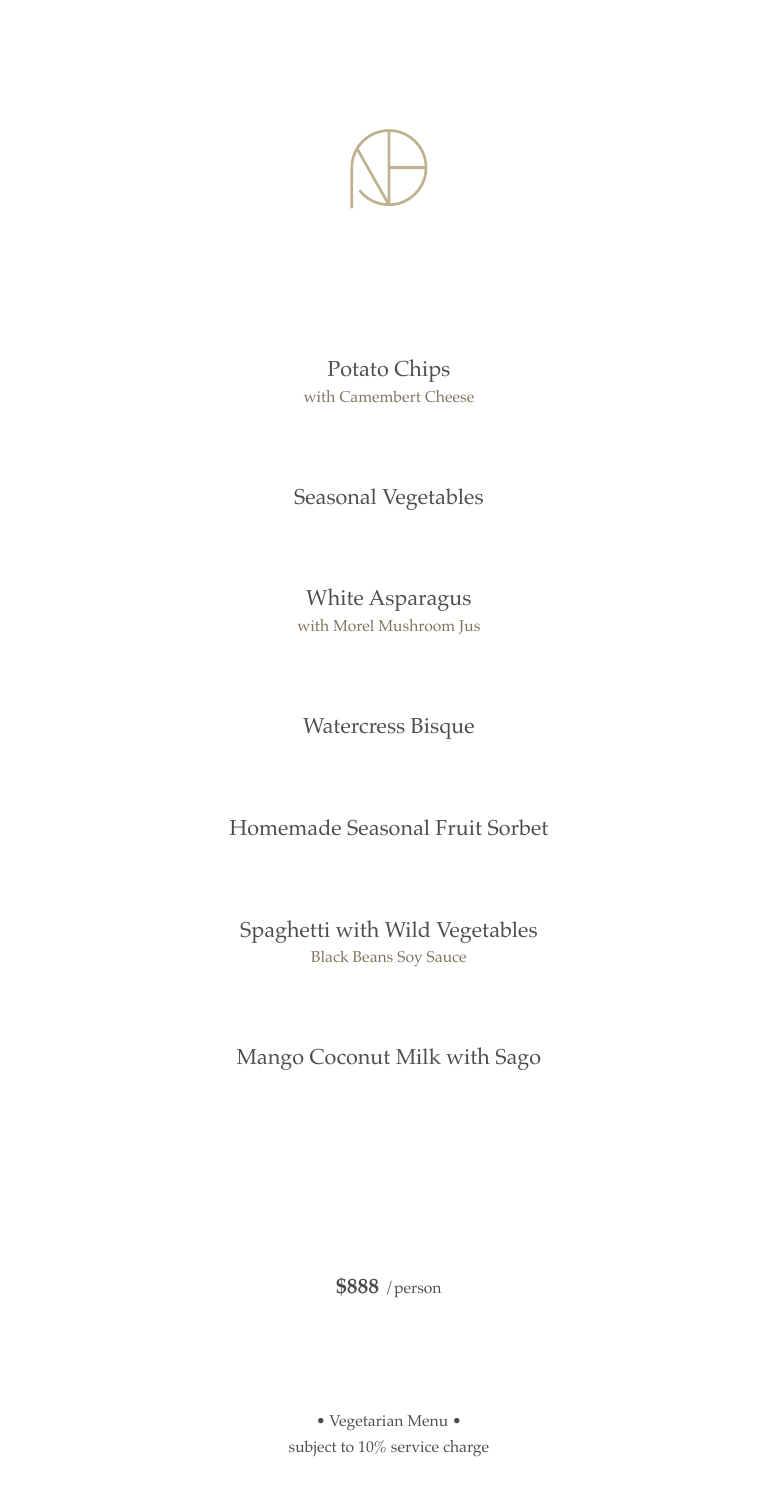

Potato Chips with Camembert Cheese

Seasonal Vegetables

White Asparagus with Morel Mushroom Jus

Watercress Bisque

Apple Wood Smoked Vegetables Salad with Herbs Ice-cream

> Scrambled Eggs with Fresh Black Truffle

Sautéed Wild Mushroom & Onion

Homemade Seasonal Fruit Sorbet

Spaghetti with Wild Vegetables Black Beans Soy Sauce

Mango Coconut Milk with Sago

**\$1,188** /person

• Vegetarian Menu • subject to 10% service charge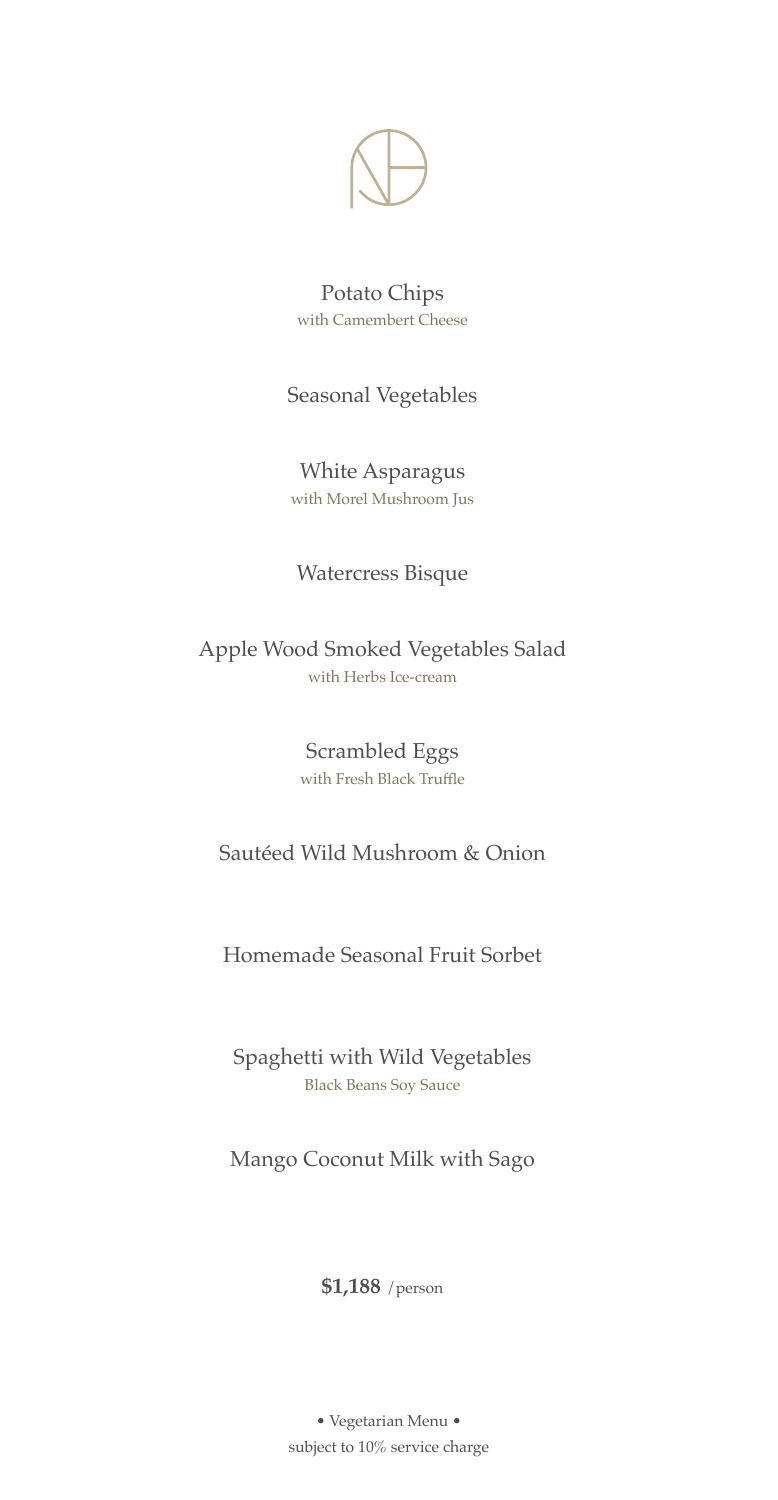Amuse Bouche

Seasonal Vegetables

Pan-seared Razor Clam with Caviar & Shallot Foam

Young Ginger Crab Bisque

Homemade Seasonal Fruit Sorbet

Slow Cooked Lobster Served with Saffron Lobster Sauce

Or

Charcoal Grilled Miyazaki Wagyu Beef Tenderloin (supplement \$268)

Mango Coconut milk with Sago

**\$988**/person

subject to 10% service charge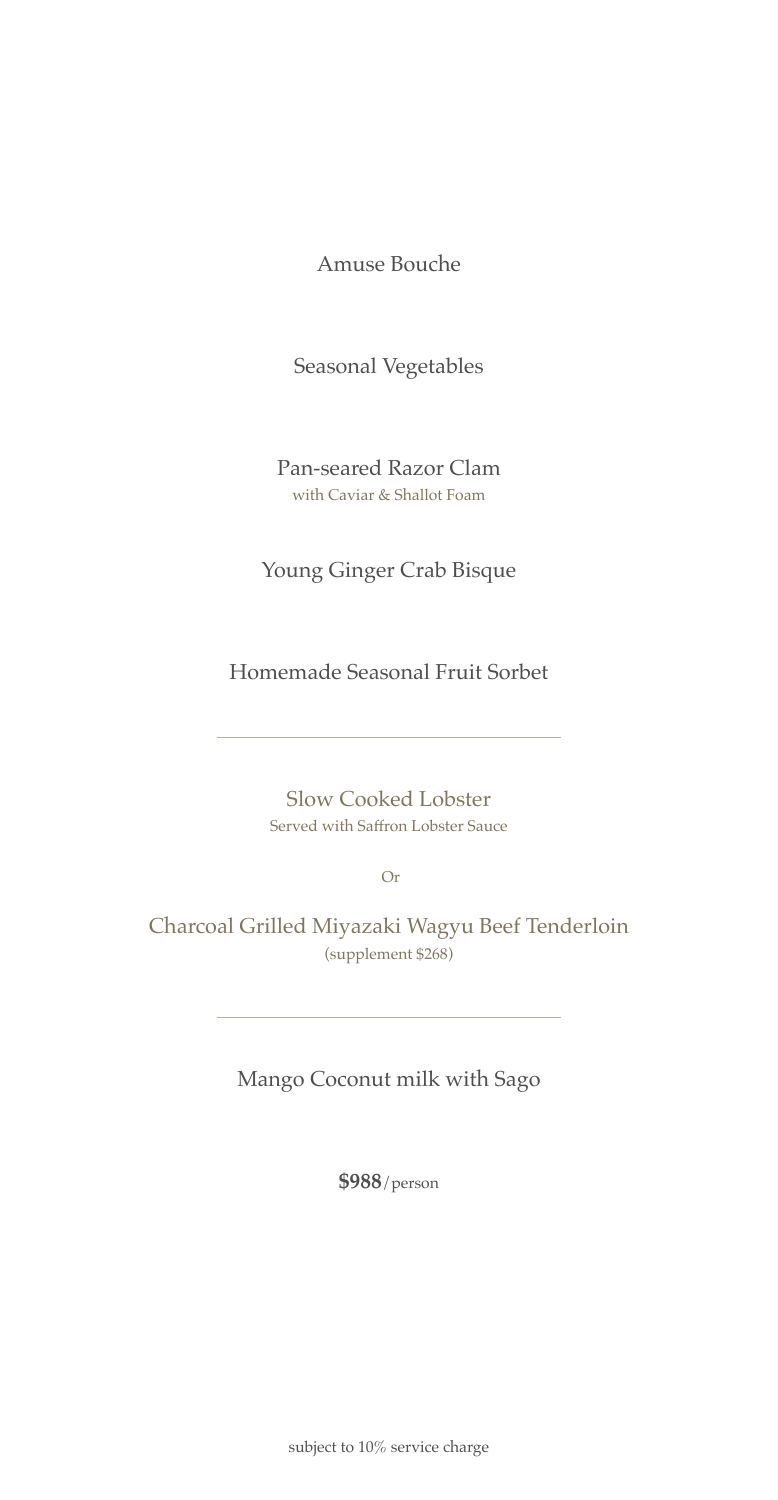### Amuse Bouche

## Seasonal Vegetables

### Pan-seared Razor Clam

with Caviar & Shallot Foam *Prosecco, Corte Giara, Allegrini Italy ( Wine Pairing )* 

# Young Ginger Crab Bisque

#### Apple Wood Smoked Hamachi

with Hokkaido Sea Urchin *Sauvignon Blanc, Forrest Estate New Zealand ( Wine Pairing )*

#### Pan-fried Hokkaido Scallop

with Salmon roe and Beurre Blanc Sauce

Stir Fried Spicy Spaghetti with Fish Maw & Dried Scallop

In Sichuan Style *Riesling, Qualitätswein Trocken, Schloss Vollrads Germany ( Wine Pairing )*

Or

Spaghetti with 24 Months Parmesan Cheese with 5g Fresh Black Truffle

(supplement \$198)

*Pinot Noir, Domaine de Rochebin France ( Wine Pairing )*

## Homemade Seasonal Fruit Sorbet

Slow Cooked Lobster

Served with Saffron Lobster Sauce

*Rose, Les Charmes de Mistral France ( Wine Pairing )*

Or

Charcoal Grilled Miyazaki Wagyu Beef Tenderloin (supplement \$268)

*Chianti Classico, Le Miccine Italy ( Wine Pairing )*

### Mango Coconut milk with Sago

#### **\$1288**/person

*Wine Pairing +\$398/person*

subject to 10% service charge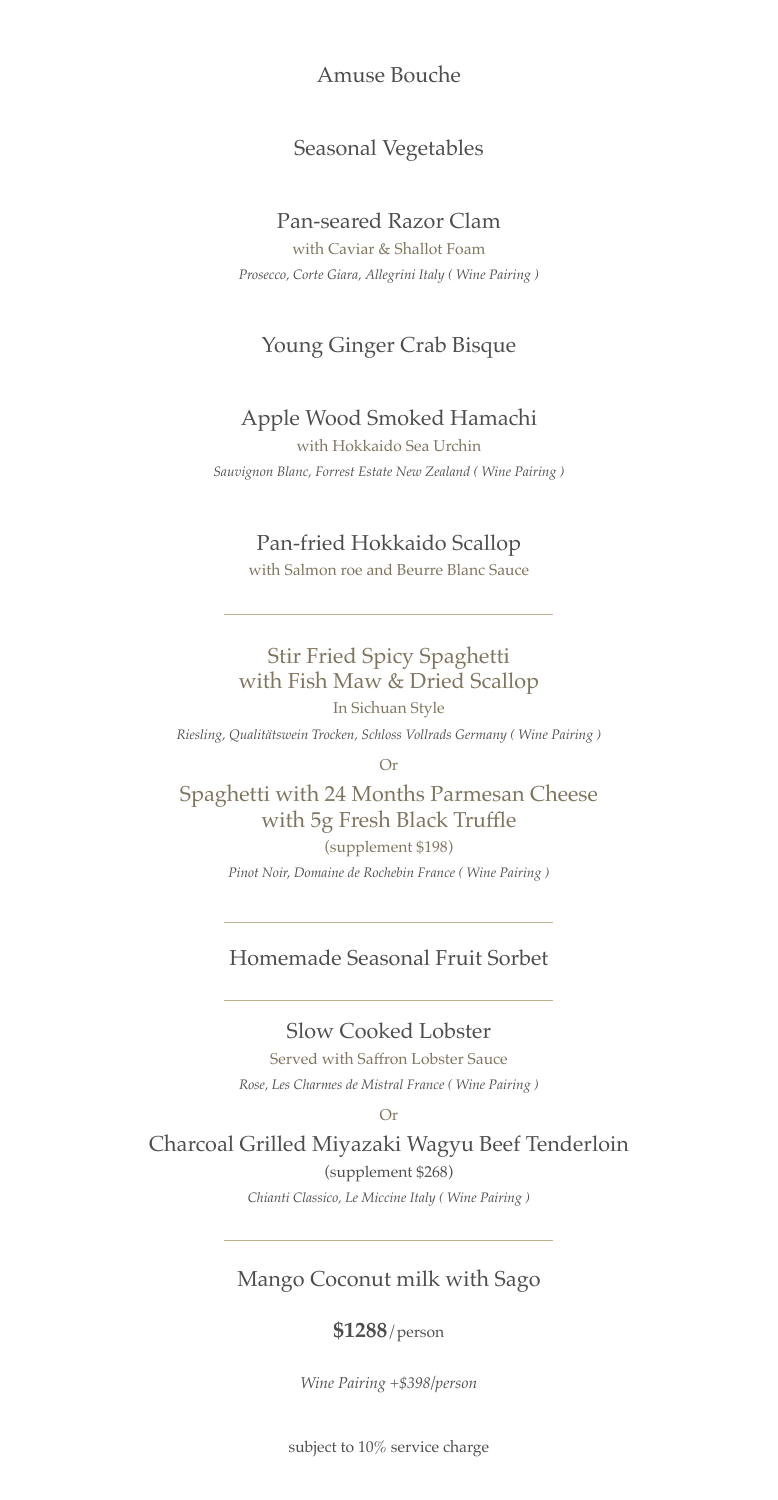

## **Signature Cocktails**



**Honey**

is a sweet, viscous food substance made by honey bees. Possibly the world's oldest fermented beverage,from 9,000 years ago: Mead ["honey wine"].

## **\$148**



a medium to dark-orange confectionery product made by heating a variety of sugars. It can be used as a flavoring. However, It is also the only additive allowed in the whisky industry.

**\$148**

**Lemongrass**

This plant grows in many tropical climates, most notably in Southeast Asia. Lemongrass lends its citrus-like aroma and zing to many Thai dishes. It is also used in herbal teas and has become a popular element in cocktails.



**Osmanthus**

Most of the species arenative to eastern Asia. The flowers are produced in spring, summer or autumn, and in several species have a strong fragrance.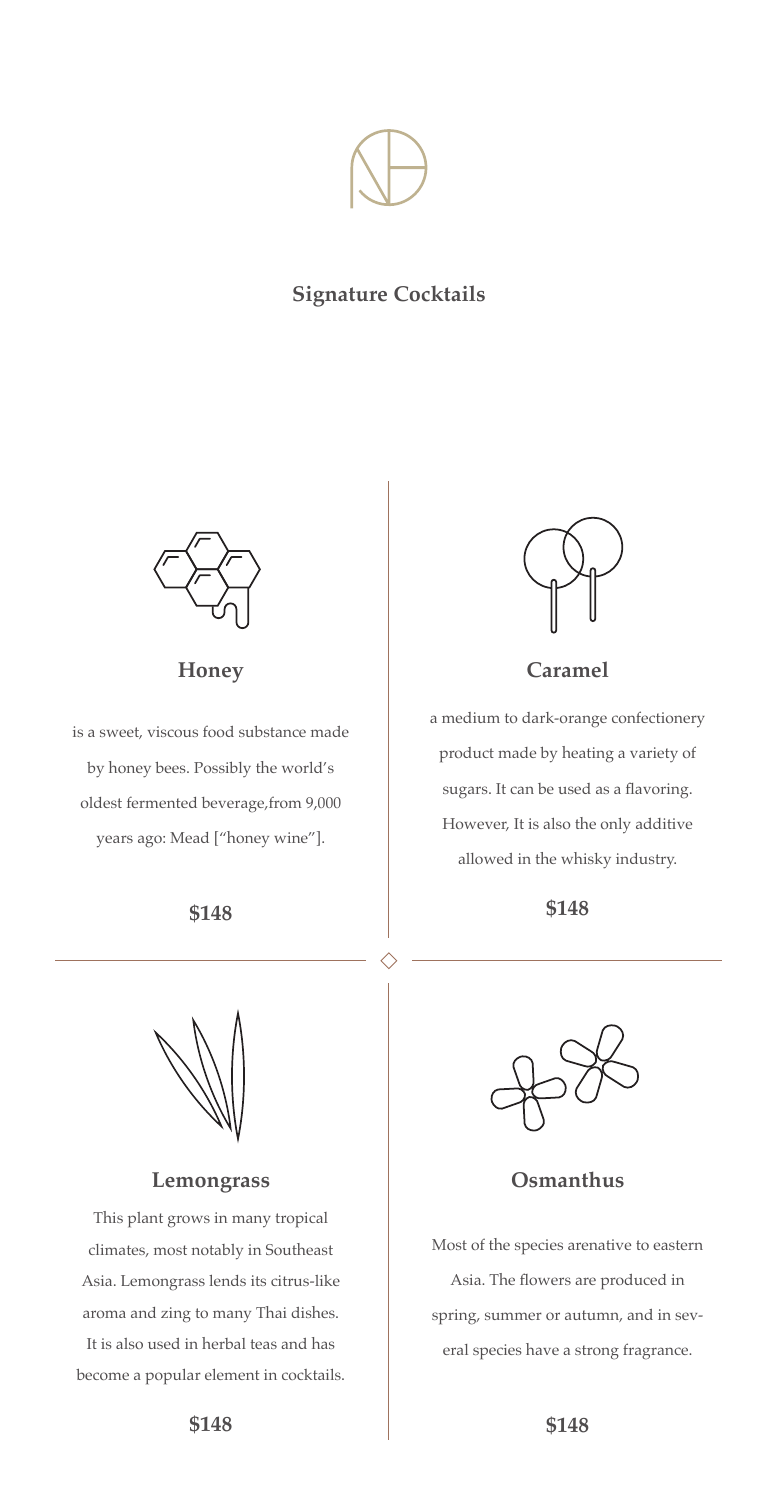

# **Signature Cocktails**



# **Cucumber**

Cucumber is originally from South Asia, but now grows on most continents. There are three main varieties of cucumber: slicing, pickling, and seedless. Also the best ingredients for summer cocktails.

## **\$148**



## **Calamansi**

Also known as calamondin or Philippine lime, is an economically important citrus hybrid predominantly cultivated in the Philippines. Calamansi is a hybrid between kumquat and another species of Citrus.

#### **\$148**



**CAPER**

The plant is best known for the edible flower buds [capers], often used as a seasoning, and the fruit [caper berries], both of which are usually consumed pickled.



## **Jalapeño**

The jalapeño, a really famous chili in Mexico. Jalapeño heat level varies from mild to hot depending on cultivation and preparation and can have from a few thousand to over 10,000 Scoville heat units.